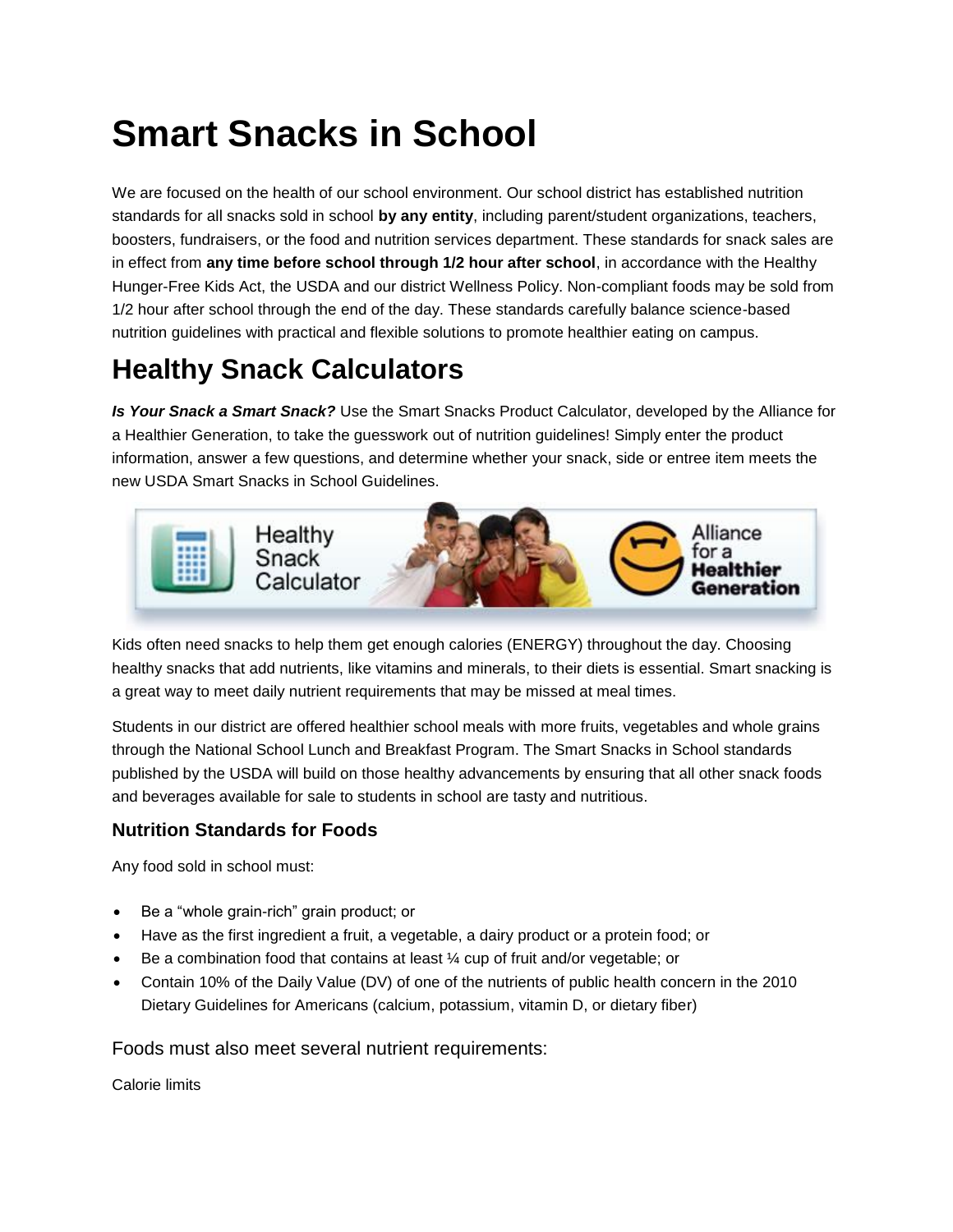- Snack items: ≤ 200 calories
- Entrée items: ≤ 350 calories

#### Sodium limits

- Snack items: ≤ 230 mg
- Entrée items: ≤ 480 mg

#### Fat limits

- Total fat: ≤ 35% of calories
- Saturated fat: ≤ 10% of calories
- Trans fat: zero grams

Sugar limit ≤ 35% of weight from total sugars in foods

#### Accompaniments

Accompaniments such as cream cheese, salad dressing and butter must be included in the nutrient profile as part of the food item sold. This helps control the amount of calories, fat, sugar and sodium added to foods.

### **Nutrient Standards for Beverages**

All schools may sell:

- Plain water (with or without carbonation)
- Unflavored low fat milk
- Unflavored or flavored fat free milk and milk alternatives permitted by NSLP/SBP
- 100% fruit or vegetable juice, and 100% fruit or vegetable juice diluted with water (with or without carbonation) and no added sweeteners

Elementary schools may sell up to 8-ounce portions, while middle and high schools may sell up to 12 ounce portions of milk and juice. There is no portion size limit for plain water.

Beyond this, the standards allow additional "no calorie" and "lower calorie" beverage options for high school students.

- No more than 20-ounce portions of calorie-free, flavored water (with or without carbonation); and other flavored and/or carbonated beverages that are labeled to contain < 5 calories per 8 fluid ounces or ≤ 10 calories per 20 fluid ounces.
- No more than 12-ounce portions of beverage with ≤ 40 calories per 8 fluid ounces, or ≤ 60 calories per 12 fluid ounces. Healthy Fundraisers
- Food items that meet nutrition standards are not limited
- The standards do not apply during non-school hours, on weekends and at off-campus fundraising events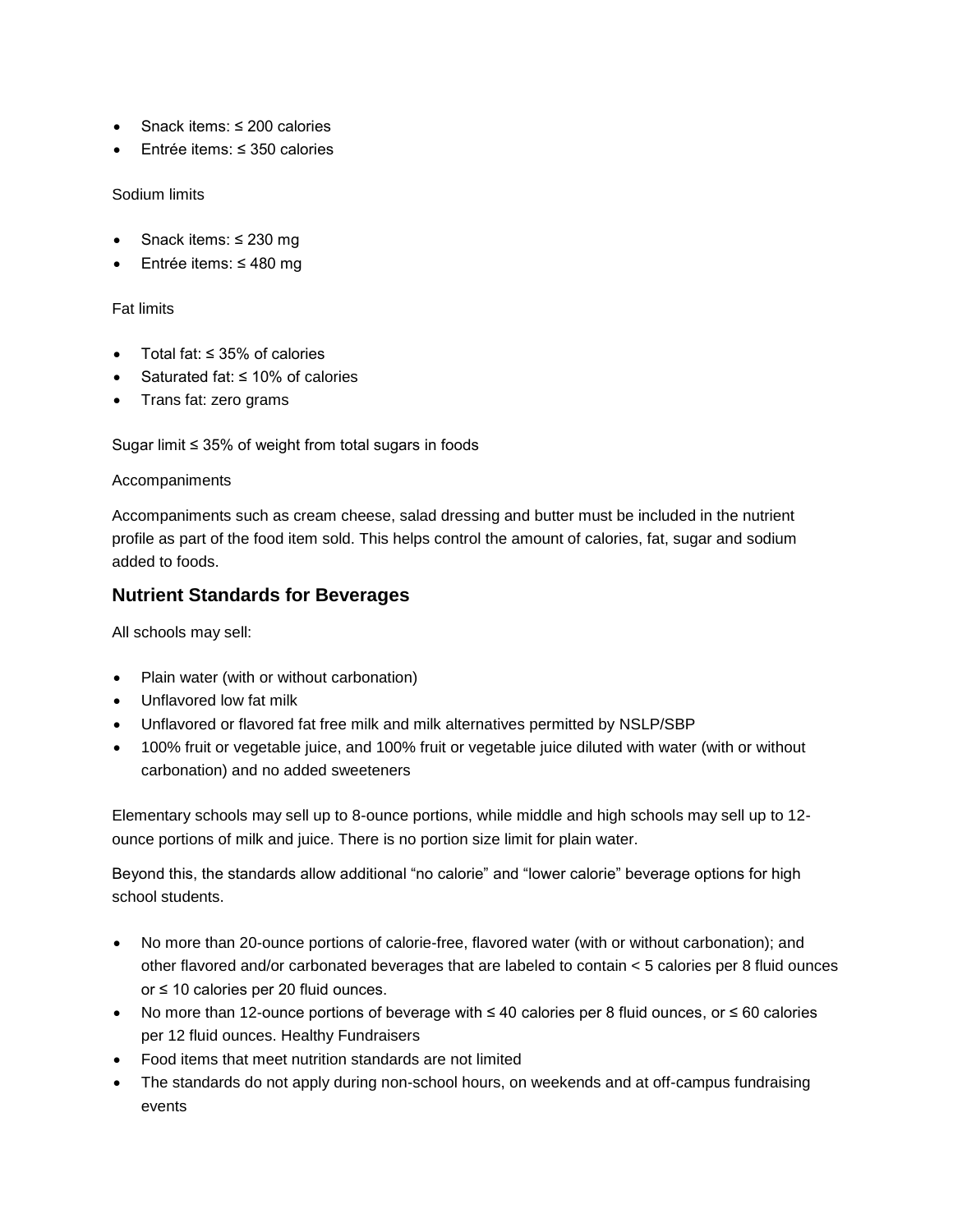The standards provide a special exemption for infrequent fundraisers that do not meet the nutrition standards. Each State agency is responsible for establishing the number of exempt fundraisers that may be held in schools each year.



There are plenty of fun ways to liven up snack time using healthy fruits, vegetables and cheeses. Kids will love creating and eating fun-to-make snacks with you in the kitchen! Click on the image to the right to watch a video to learn about some fun and healthy snack ideas that you can make with your kids in the kitchen.

## **Snacking Tips for Parents**

- Plan ahead and buy healthy snacks when you shop. You will save money and make healthier choices than if you or your kids are buying snacks on the go.
- Provide kids with choices and make those choices nutritious.
- Pre-portion you child's snacks into small plastic bags to grab on the go.
- Combine snacks from at least two food groups to pack more nutrients into your child's diet... it will be more filling and it will hold them over to the next meal.
- And remember... space snacks far enough between meals so appetites are not spoiled!

[Two Simple Steps to Delicious and Nutritious Snacks](http://www.schoolnutritionandfitness.com/linktracker.php?url=65) Katie-Jeffery-Lunn, MS, RD, CDN, LDN

[Healthy, Fun Snacks and Desserts for the Whole Family](http://www.schoolnutritionandfitness.com/linktracker.php?url=66) Reyna Franco, MS, RD, CDN

**[Healthy, Tasty and Creative Snacks for Kids](http://www.schoolnutritionandfitness.com/linktracker.php?url=67)** Katie-Jeffery-Lunn, MS, RD, CDN, LDN

Visit [MealsMatter.org](http://www.schoolnutritionandfitness.com/linktracker.php?url=30) for more snack ideas.

[Back to Nutrition for Parents](http://www.schoolnutritionandfitness.com/index.php?page=nutri4parents&sid=1707142351545761)

Non-Discrimination Statement

In accordance with Federal civil rights law and U.S. Department of Agriculture (USDA) civil rights regulations and policies, the USDA, its Agencies, offices, and employees, and institutions participating in or administering USDA programs are prohibited from